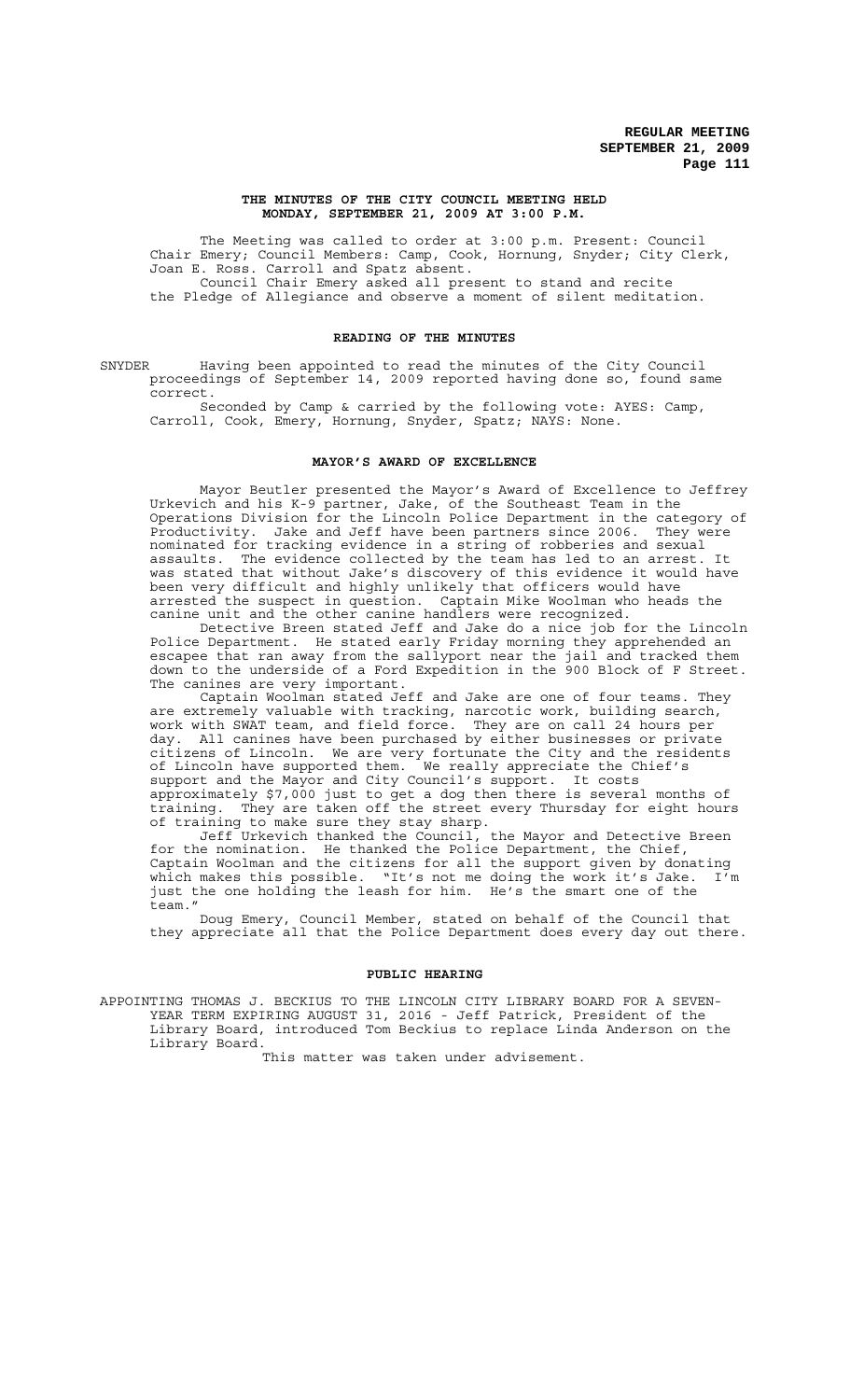APPLICATION OF A.S. HOSPITALITY, INC. DBA CAPITAL CITY GRILL FOR A CLASS C LIQUOR LICENSE AT 301 N. 8TH STREET;

MANAGER APPLICATION OF RANDALL A. JONES FOR A.S. HOSPITALITY, INC. DBA CAPITAL CITY GRILL AT 301 N. 8TH STREET - Aaron Smeall on behalf of A.S. Hospitality, Inc. dba Capital City Grill took the oath and came forward to answer questions.

Randall Jones, Owner and General Manager, 2009 Nina Street, Omaha, NE, took the oath and came forward to answer questions.

Aaron Smeall stated his reading of the question of criminal history on the application was incorrect as he interpreted them as traffic not criminal, therefore, he marked "no" to the question of criminal history. He stated his record was for traffic violations of which two of them were criminal negligent driving which were reduced down to traffic. There was no intent to hide this or mislead the Council.

This matter was taken under advisement.

APPROVING AND RATIFYING AN ADDENDUM TO THE LEASE AGREEMENT BETWEEN THE LINCOLN-LANCASTER COUNTY HEALTH DEPARTMENT AND ENTERPRISE CO., INC. DBA CORNHUSKER CENTER FOR THE LEASE OF SPACE AT 2662 CORNHUSKER HIGHWAY FOR A PERIOD OF NOVEMBER 1, 2008 THROUGH OCTOBER 31, 2010 FOR THE WOMEN, INFANTS AND CHILDREN (WIC) PROGRAM - Judy Halstead, Health Department, stated the Health Department previously leased 4,000 sq. ft. for the Access Medicaid Program plus the Women, Infants and Children (WIC) Program. The Access Medicaid Program was eliminated so only 600 sq. ft. are now needed for the WIC Program, therefore, a new agreement for space & reduced rent was needed.

This matter was taken under advisement.

APPROVING THE 2009-2010 CITY TAX RATE OF 0.28788 PER \$100.00 OF ASSESSED VALUATION - Steve Hubka, City Budget Officer, stated that State law requires there be a separate resolution or action by the Council to set the tax rate. The valuations went down .191% in real estate so the property tax dollars would be the same unless this resolution is adopted. The mill levy is staying the same which will produce less real estate tax, about \$545,000 less, since the valuation went down. Funds will come from other revenue sources such as the gas franchise fee, telecommunication tax, and fees from other departments. \$382,000 or \$392,000 was taken out of the Special Assessment Revolving Fund to support the budget of which about \$282,000 was for DSC which was a separate item.

This matter was taken under advisement.

APPROVING A SERVICE AGREEMENT BETWEEN THE CITY OF LINCOLN, ON BEHALF OF THE LINCOLN-LANCASTER COUNTY HEALTH DEPARTMENT'S SPECIAL SUPPLEMENTAL NUTRITION PROGRAM FOR WOMEN, INFANTS & CHILDREN (WIC), AND THE UNIVERSITY OF NEBRASKA LINCOLN COUNTY EXTENSION NUTRITION EDUCATION PROGRAM TO PROVIDE NUTRITION EDUCATION SERVICES AT THE LINCOLN MEDICAL EDUCATION PARTNERSHIP AT 4600 VALLEY ROAD, NORTH 27TH STREET AND OTHER MUTUALLY AGREED UPON CITY SITES, FOR A THREE-YEAR PERIOD FROM JULY 1, 2009 THROUGH JUNE 30, 2012 - Judy Halstead, Health Department, stated there is no compensation and no dollars spent on this agreement other than staff time. This just formalizes things that have been done in practice.

This matter was taken under advisement.

APPROVING A CONTRACT AGREEMENT BETWEEN THE CITY, LANCASTER COUNTY, AND ROCHESTER ARMORED CAR FOR ARMORED CAR SERVICES FOR VARIOUS DEPARTMENTS FOR A TWO-YEAR PERIOD WITH AN OPTION TO RENEW FOR AN ADDITIONAL TWO-YEAR PERIOD - Bob Walla, Purchasing Agent for City of Lincoln, came forward to answer questions.

This matter was taken under advisement.

- COMP. PLAN AMENDMENT NO. 09006 AMENDING THE 2030 LINCOLN/LANCASTER COUNTY COMPREHENSIVE PLAN TO ADD THE LITTLE SALT CREEK WATERSHED MASTER PLAN TO THE LIST OF SUBAREA PLANS AND WATERSHED STUDIES, AND TO AMEND THE LINCOLN AREA AND LANCASTER COUNTY FUTURE LAND USE MAPS TO ENSURE THE AGRICULTURAL STREAM CORRIDOR, GREEN SPACE AND ENVIRONMENTAL LAND USES ARE CONSISTENT WITH THE UPDATED FLOODPRONE AREA AND FLOODWAY BOUNDARIES, AS APPROPRIATE;
- APPROVING THE LITTLE SALT CREEK 100-YEAR FLOODPRONE AREAS AND FLOODWAY AS THE BEST AVAILABLE INFORMATION FOR LOCAL FLOOD REGULATION PURPOSES - Ben Higgins, Public Works Department, came forward to do a power point presentation of the Watershed Master Plan effort which is a joint City and NRD effort. This is the  $6^{\text{th}}$  Master Plan. These common elements are used for planning tools and for projects such as water quality, flood management strength stability, and the goal is to have a unified water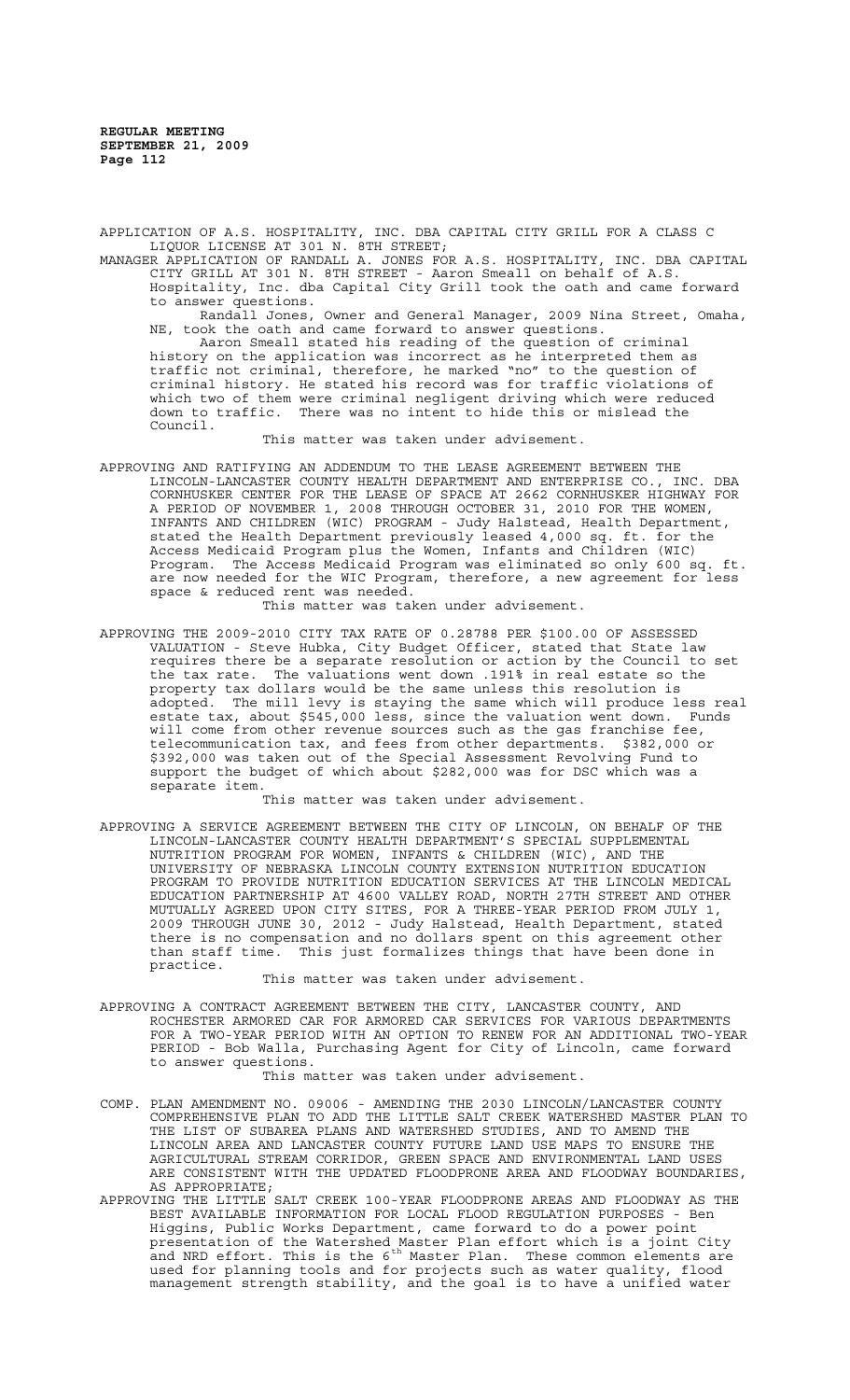quality Master Plan for the entire city and for future growth areas. The Little Salt Creek Master Plan has seven major components and some of those major components that are critical are public involvement, flood plain mapping, and stream stability. One of the major components is Capital Improvement projects so with this one they are all stream stability projects which will be done coordinated with NRD and Lancaster County. Drainage criteria will be similar to other Master Plans. The County. Drainage criteria will be si<br>entire Master Plan is on the website.

Nicole Fleck-Tooze, Public Works Department, came forward to explain the resolutions. The Comprehensive Plan amendment adds the Little Salt Creek Master Plan to the list of the approved subarea plans and watershed studies. It also amends the future land use map to ensure that the land uses are consistent with the updated Floodprone Area and Floodway. The second resolution is to adopt the updated Floodprone Area and Floodway information as the best available information for local regulatory purposes which will update a map that is over 30 years old to allow them to work with the best technical flood hazard information. There are 400 acres designated as floodprone which will be updated with this map.

Mr. Higgins, answered that the watershed covers 46 square miles. Danny Walker, 427 "E" Street, came forward to state he is against building in the flood plains.

This matter was taken under advisement.

COMP. PLAN CONFORMITY NO. 09005 - APPROVING AND ADOPTING A PROPOSED AMENDMENT TO THE LINCOLN CENTER REDEVELOPMENT PLAN FOR THE BLOCK 68 REDEVELOPMENT PROJECT FOR THE DEVELOPMENT OF A HOTEL AND ENTERTAINMENT COMPLEX, MIXED-USE RESIDENTIAL AND COMMERCIAL BUILDING WITH RETAIL ON THE FIRST FLOOR AND PARKING FACILITY FOR THE PROPOSED USES ON PROPERTY LOCATED ON THE BLOCK BOUNDED BY 10TH, 11TH, M AND N STREETS - David Landis, Director of Urban Development, requested this item be delayed for public hearing and action on September 28, 2009.

Jonathan Cook moved to continue public hearing and action to September 28, 2009.

Seconded by Snyder & carried by the following vote: AYES: Camp, Cook, Emery, Hornung, Snyder, NAYS: None; ABSENT: Carroll, Spatz. Jon Camp, Council Member, stated it was agreed upon that if an individual testified today they could come forward again next week to testify since Urban Development would be making an opening statement next week.

This matter was taken under advisement.

COMP. PLAN CONFORMITY NO. 09009 - APPROVING AND ADOPTING A PROPOSED AMENDMENT TO THE LINCOLN CENTER REDEVELOPMENT PLAN TO REVISE THE LINCOLN MALL CAPITOL ENVIRONS REDEVELOPMENT PROJECT TO EXPAND THE BOUNDARY TO INCLUDE THE PUBLIC RIGHTS-OF-WAY OF CENTENNIAL MALL FROM THE SOUTH SIDE OF K STREET TO THE MID-POINT OF R STREET - David Landis, Director of Urban Development, reported that a boundary has been adopted to allow them to take a look at the City's resources available for the Centennial Mall area, but it is being asked to extend the boundaries from the State Capitol down to the State Historical Society, the entire length of Centennial Mall. The design team could consider the design elements from one end of the mall to the other to make it consistent in hopes the State government will assist in making this project work. Senator Bill Avery is looking for a way to challenge others to share in the expense to improve Centennial Mall. The Capitol Environs Committee has say in what can be done on this corridor. There is interest in replacing the fountains because of the maintenance difficulties, and there is a fountain that is more maintenance free that could be considered. Also, it has been considered to have the mall be an interpretive plaza of the Capitol so that each block would tell some portion of the story of the State Capitol.

Jonathan Cook, Council Member, stated there was some possibility a few years back of opening up some areas to traffic that are currently closed. For the record, "I am opposed to that. I think a lot of other people have similar concerns. I think we are lucky to have these blocks set aside for pedestrian use and that we ought to keep them that way."

Jane Snyder, Council Member, stated she is also interested in keeping this a walkway and making it handicap accessible.

Lynn Johnson, Director of Parks & Recreation, came forward to state they are in the process of reaching out to all the stakeholders involved in this project. There have been meetings with the University of Nebraska College of Journalism as well.

This matter was taken under advisement.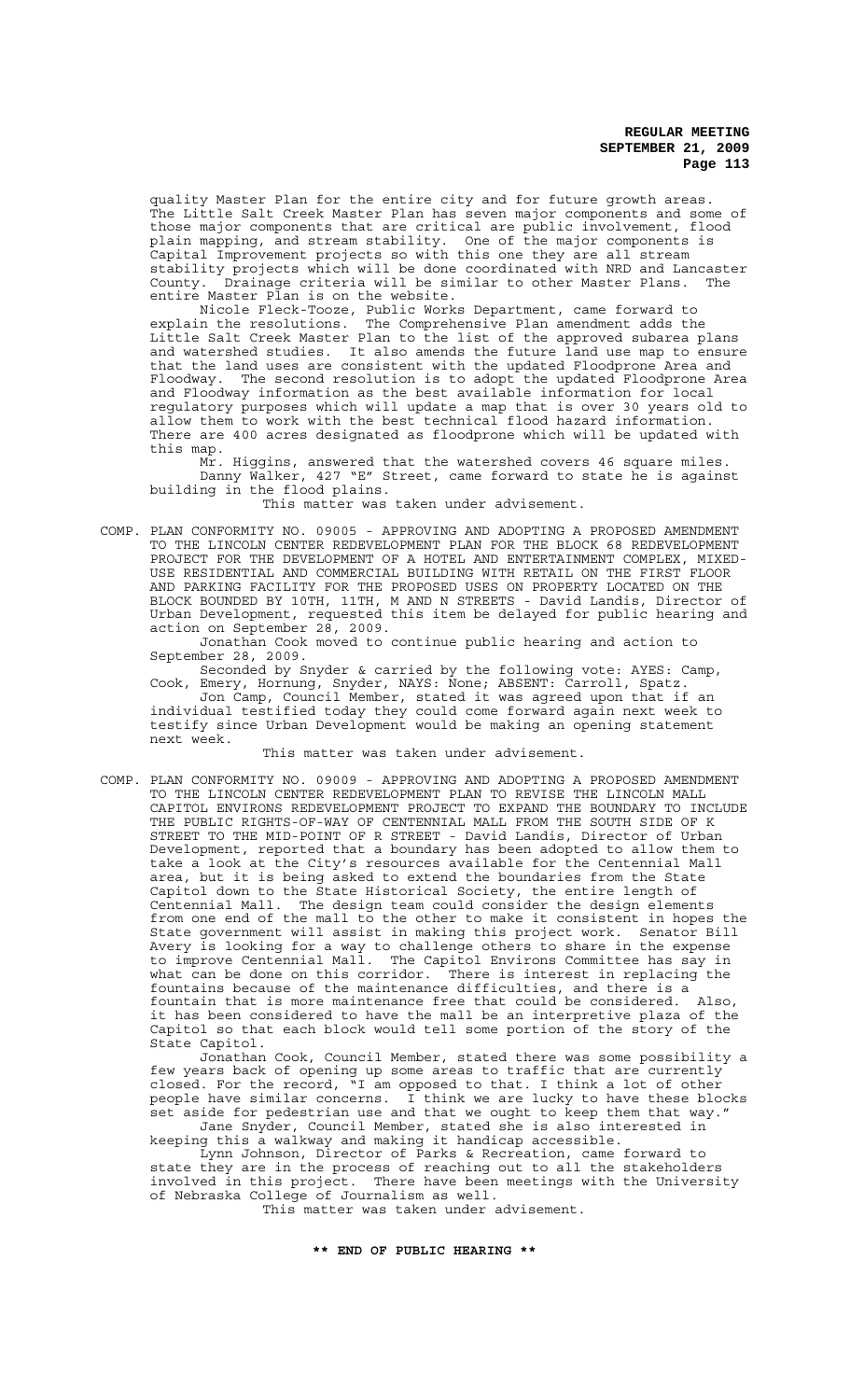# **COUNCIL ACTION**

#### **REPORTS OF CITY OFFICERS**

APPOINTING THOMAS J. BECKIUS TO THE LINCOLN CITY LIBRARY BOARD FOR A SEVEN-YEAR TERM EXPIRING AUGUST 31, 2016 - CLERK read the following resolution, introduced by Jonathan Cook, who moved its adoption: A-85508 BE IT RESOLVED by the City Council of the City of Lincoln, Nebraska:

That the appointment of Thomas J. Beckius to the Lincoln City Library Board of Trustees for a seven-year term expiring August 31, 2016, is hereby approved.

Introduced by Jonathan Cook Seconded by Camp & carried by the following vote: AYES: Camp, Cook, Emery, Hornung, Snyder, NAYS: None; ABSENT: Carroll, Spatz.

## **PETITIONS & COMMUNICATIONS**

**THE FOLLOWING HAVE BEEN REFERRED TO THE PLANNING DEPT.:**

Change of Zone 2463D - App. of The 3 Amigos Properties, LLC, for an amendment to the Highpointe P.U.D. to allow a changeable copy freestanding sign to be located in the commercial component of the development adjacent to Old Cheney Road on property located at S. 48<sup>th</sup> Street and Old Cheney Road. Special Permit 2022C - App. of First State Bank for an amendment to the Planned Service Commercial Special Permit to revise the use permit restrictions to permit a building with a bank drive-thru and to remove the existing sign package and building and sign elevations on property located at the southeast corner of S.  $27<sup>th</sup>$  Street and Grainger Parkway.

SETTING THE HEARING DATE OF MONDAY, OCTOBER 5, 2009 AT 3:00 P.M. FOR THE APPLICATION OF BOSSELMAN, INC. DBA PUMP & PANTRY #9 FOR A CLASS D LIQUOR LICENSE LOCATED AT 345 WEST O STREET - CLERK read the following resolution, introduced by Jayne Snyder, who moved its adoption:

A-85509 BE IT RESOLVED by the City Council, of the City of Lincoln, that a hearing date is hereby set for Monday, October 5, 2009 at 3:00 p.m. or as soon thereafter as possible in the City Council Chambers, County-City Building, 555 S. 10<sup>th</sup> St., Lincoln, NE, for Application of Bosselman, Inc. dba Pump & Pantry #9 for a Class D liquor license located at 345 West O Street.

If the Police Dept. is unable to complete the investigation by said time, a new hearing date will be set.

Introduced by Jane Snyder APPROVED BY ACCLAMATION: Camp, Cook, Emery, Hornung, Snyder; NAYS: None; ABSENT: Carroll, Spatz.

## **LIQUOR RESOLUTIONS**

APPLICATION OF A.S. HOSPITALITY, INC. DBA CAPITAL CITY GRILL FOR A CLASS C LIQUOR LICENSE AT 301 N. 8TH STREET - CLERK read the following resolution, introduced by Jon Camp, who moved its adoption for approval:

A-85510 BE IT RESOLVED by the City Council of the City of Lincoln, A-85510 BE

That after hearing duly had as required by law, consideration of the facts of this application, the Nebraska Liquor Control Act, and the pertinent City ordinances, the City Council recommends that the application of A.S. Hospitality, Inc. dba Capital City Grill for a Class "C" liquor license at 301 N. 8th Street, Lincoln, Nebraska, for the license period ending October 31, 2009, be approved with the condition that:

1. Applicant must successfully complete the responsible beverage server training course required by Section 5.04.035 of the Lincoln Municipal Code within 30 days of approval of this resolution. 2. The premise must comply in every respect with all city and state regulations.

The City Clerk is directed to transmit a copy of this resolution to the Nebraska Liquor Control Commission. Introduced by Jon Camp

Seconded by Hornung & carried by the following vote: AYES: Camp, Cook, Emery, Hornung, Snyder, NAYS: None; ABSENT: Carroll, Spatz.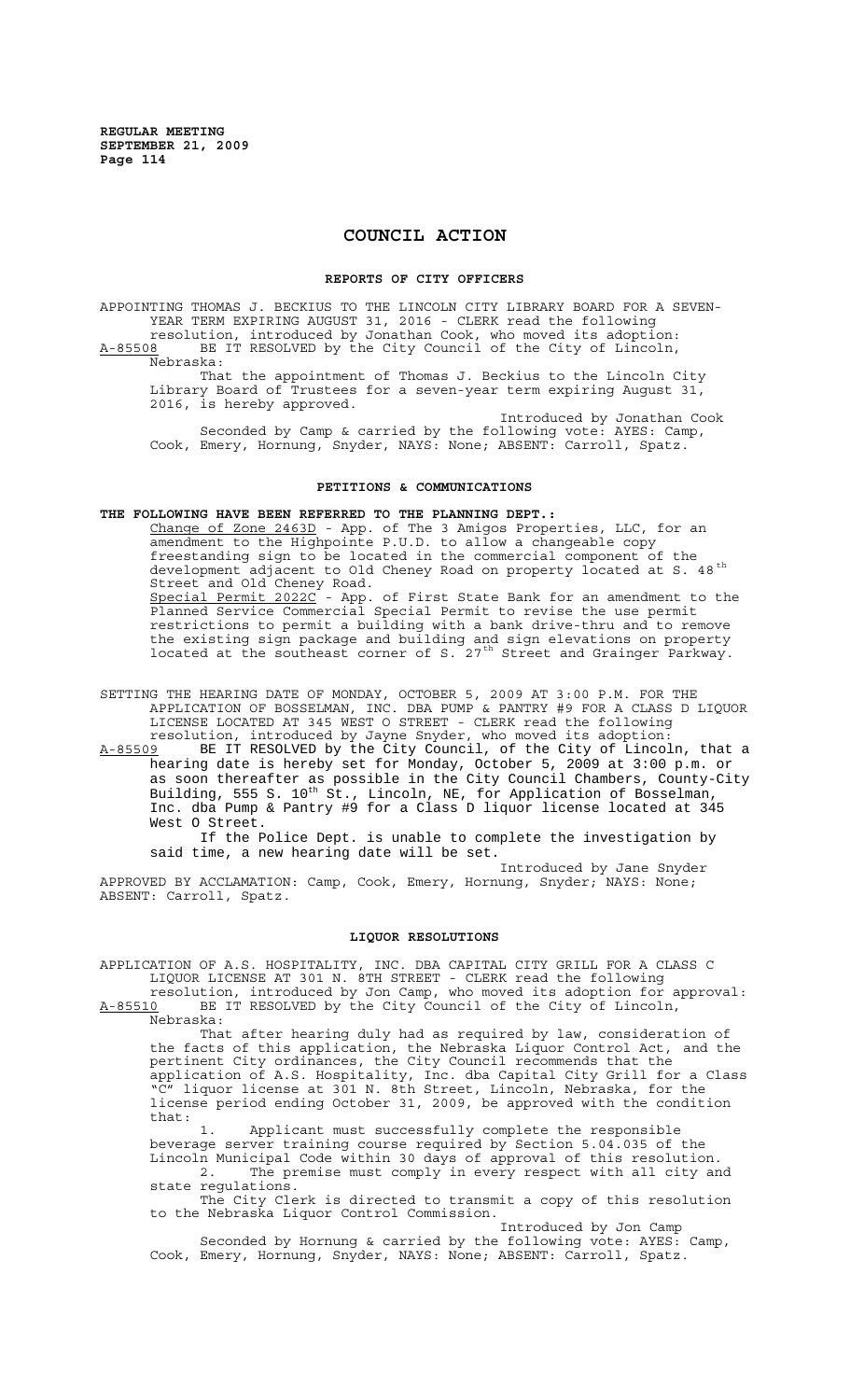MANAGER APPLICATION OF RANDALL A. JONES FOR A.S. HOSPITALITY, INC. DBA CAPITAL CITY GRILL AT 301 N. 8TH STREET - CLERK read the following resolution, introduced by Jon Camp, who moved its adoption for approval:

A-85511 MHEREAS, A.S. Hospitality, Inc. dba Capital City Grill, located at 301 N. 8th Street, Lincoln, Nebraska has been approved for a Retail Class "C" liquor license, and now requests that Randall A. Jones be named manager;

WHEREAS, Randall A. Jones appears to be a fit and proper person to manage said business.

NOW, THEREFORE, BE IT RESOLVED by the City Council of the City of Lincoln, Nebraska:

That after hearing duly had as required by law, consideration of the facts of this application, the Nebraska Liquor Control Act, and the pertinent City ordinances, the City Council recommends that Randall A. Jones be approved as manager of this business for said licensee. The City Clerk is directed to transmit a copy of this resolution to the Nebraska Liquor Control Commission.

Introduced by Jon Camp Seconded by Hornung & carried by the following vote:  $\overrightarrow{XES}$ : Camp, Cook, Emery, Hornung, Snyder, NAYS: None; ABSENT: Carroll, Spatz.

## **ORDINANCES - 2ND READING & RELATED RESOLUTIONS (as required)**

- APPROVING A LEASE AGREEMENT BETWEEN THE CITY AND ST. JAMES UNITED METHODIST CHURCH FOR THE LEASE OF SPACE BY THE LINCOLN AREA AGENCY ON AGING FOR ITS ACTIVAGE CENTER PROGRAM AT 2400 S. 11TH STREET, LINCOLN, NEBRASKA FROM SEPTEMBER 1, 2009 TO AUGUST 31, 2010 - CLERK read an ordinance, introduced by Jonathan Cook, accepting and approving a Lease Agreement between the City of Lincoln and St. James United Methodist Church for the lease of office space by the Lincoln Area Agency on Aging for its ActivAge Center program at 2400 S. 11<sup>th</sup> Street, Lincoln, NE 68502 for a term beginning September 1, 2009 through August 31, 2010, the second time.
- APPROVING A LEASE AGREEMENT BETWEEN THE CITY AND FIRST UNITED METHODIST CHURCH/WAVERLY FOR THE LEASE OF SPACE BY THE LINCOLN AREA AGENCY ON AGING FOR ITS ACTIVAGE CENTER PROGRAM AT 14410 FOLKESTONE STREET, WAVERLY, NEBRASKA FROM SEPTEMBER 1, 2009 TO AUGUST 31, 2010 - CLERK read an ordinance, introduced by Jonathan Cook, accepting and approving a Lease Agreement between the City of Lincoln and First United Methodist Church of Waverly for the lease of office space by the Lincoln Area Agency on Aging for its ActivAge Center program at 14410 Folkestone Street, Waverly, NE 68462 for a term beginning September 1, 2009 through August 31, 2010, the second time.
- APPROVING AND RATIFYING AN ADDENDUM TO THE LEASE AGREEMENT BETWEEN THE LINCOLN-LANCASTER COUNTY HEALTH DEPARTMENT AND ENTERPRISE CO., INC. DBA CORNHUSKER CENTER FOR THE LEASE OF SPACE AT 2662 CORNHUSKER HIGHWAY FOR A PERIOD OF NOVEMBER 1, 2008 THROUGH OCTOBER 31, 2010 FOR THE WOMEN, INFANTS AND CHILDREN (WIC) PROGRAM - CLERK read an ordinance, introduced by Jonathan Cook, be it ordained by the City Council of the City of Lincoln, Nebraska: That the attached Sixth Addendum to Lease Agreement between Enterprise Company, Inc. dba Cornhusker Center, and the City of Lincoln on behalf of the Lincoln-Lancaster County Health Department, for the lease of space located at 2662 Cornhusker Highway for a two-year term from November 1, 2008 through October 31, 2010 for the Women, Infants and Children (WIC) Program, in accordance with the terms and conditions contained in said Agreement, is hereby ratified and approved and the Mayor is authorized to execute the same on behalf of the City of Lincoln, the second time.

## **SPECIAL PUBLIC HEARING ON THE FOLLOWING RESOLUTION:**

APPROVING THE 2009-2010 CITY TAX RATE OF 0.28788 PER \$100.00 OF ASSESSED VALUATION - CLERK read the following resolution, introduced by Jonathan Cook, who moved its adoption:

A-85512 A RESOLUTION establishing a final property tax levy for the City's 2009-2010 fiscal year and adjusting the City tax rate to that adopted in the City budget resolution.

RECITALS

I. Pursuant to Neb. Rev. Stat. § 77-1601.02, the City Council of the City of Lincoln is authorized to pass, by a majority vote, a resolution setting the final tax rate.

II. Pursuant to Neb. Rev. Stat. § 77-1601.02, notice was published in a newspaper of general circulation on September 15, 2009, which date was at least five days prior to September 21, 2009 being the date upon which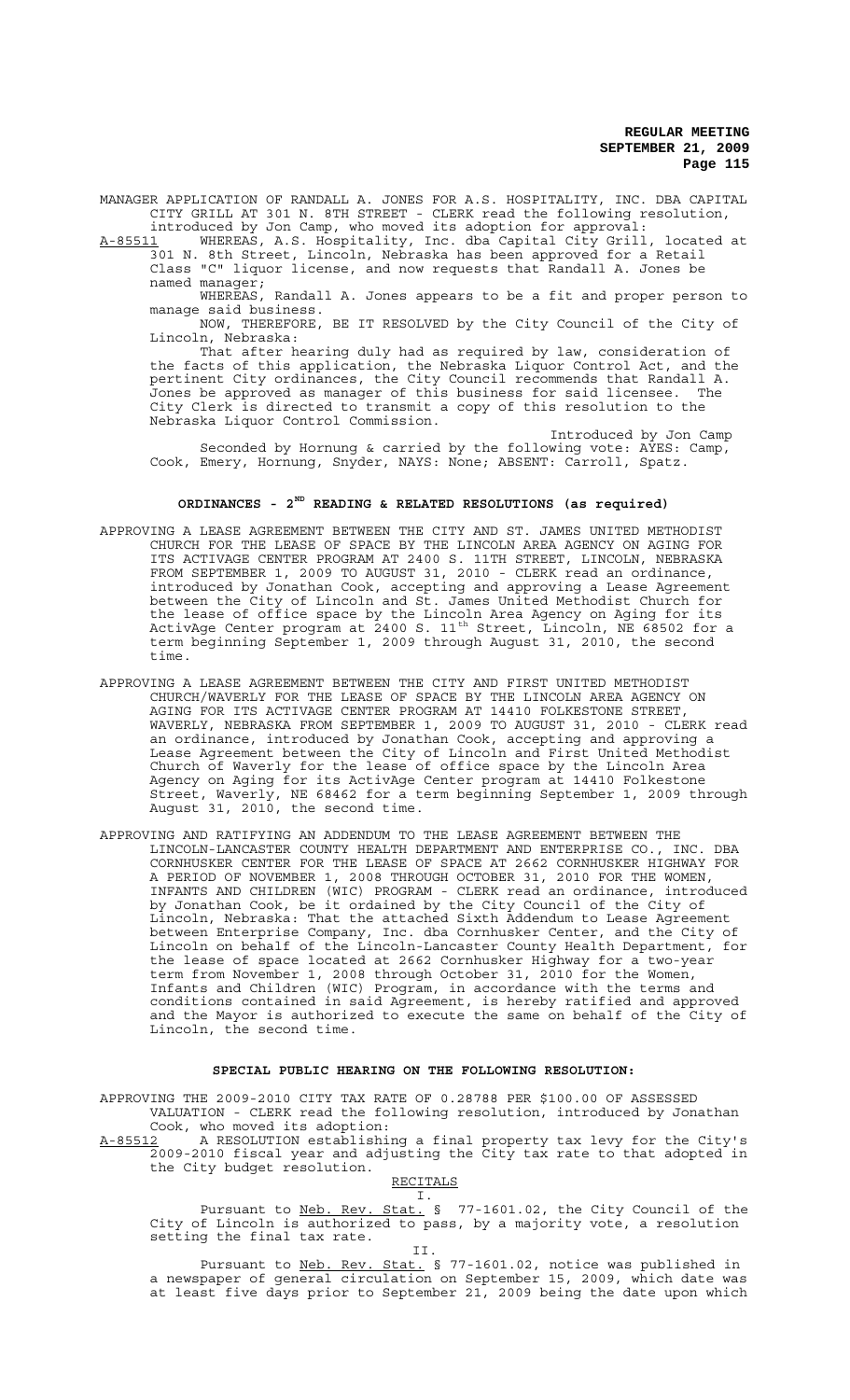the City Council held a special public hearing called for the purpose of considering and acting upon this resolution.

III.

When the budget was adopted on August 24, 2009 the tax rate was anticipated to be .28788 per \$100 of assessed valuation. Final certified valuations from the County Assessor's office have not changed the tax rate necessary to fund the adopted budget.

NOW, THEREFORE, BE IT RESOLVED by the City Council of the City of Lincoln, Nebraska:

That after notice and public hearing as required by law, the City Council does hereby set the following final levy for the City of Lincoln 2009-2010 fiscal year for a property tax request of \$45,330,891.00: \$.28788 per \$100 of assessed valuation which total rate is comprised of the following:

Bond Interest & Redemption .03608 General Library Social Security .00966 Police and Fire Pension .02514  $Total$  .28788

|  | .                                |
|--|----------------------------------|
|  | .03977                           |
|  | .00966                           |
|  | .02514                           |
|  | .28788                           |
|  | Introduced by Jonathar           |
|  | dod by the following yote: AVEC. |

n Cook.<br>Camp, Seconded by Snyder & carried by the following vote: AYES: Camp, Cook, Emery, Hornung, Snyder, NAYS: None; ABSENT: Carroll, Spatz.

## **PUBLIC HEARING RESOLUTIONS**

ACCEPTING THE REPORT OF NEW AND PENDING CLAIMS AGAINST THE CITY AND APPROVING DISPOSITION OF CLAIMS SET FORTH FOR THE PERIOD OF AUGUST 16 - 31, 2009 - CLERK read the following resolution, introduced by Jonathan Cook, who

moved its adoption:<br>A-85513 BE IT RESOLVE BE IT RESOLVED by the City Council of the City of Lincoln, Nebraska:

That the claims listed in the attached report, marked as Exhibit "A", dated September 1, 2009, of various new and pending tort claims filed against the City of Lincoln with the Office of the City Attorney or the Office of the City Clerk, as well as claims which have been disposed of, are hereby received as required by Neb. Rev. Stat. § 13-905 (Reissue 1997). The dispositions of claims by the Office of the City Attorney, as shown by the attached report, are hereby approved: DENIED CLAIMS **ALLOWED**/SETTLED CLAIMS

| Sheri Broche-Koebel                      |        | Nebraska Intergovernmental Risk            |           |
|------------------------------------------|--------|--------------------------------------------|-----------|
| on behalf of Dillon C. Broche            | NAS*   | Management Association (NIRMA) \$ 7,125.81 |           |
| Darrell Ihde/D & B Housing, LLC \$100.00 |        | Belva Gatewood                             | 10,000.00 |
| Brenda Lovrein                           | 433.07 | Douglas Marsh                              | 2,069.41  |
| April R. Priess                          | 512.68 | Thomas R. & Tonya N. Ellis                 | 980.63    |
| Millhaven, LLC                           | 234.81 | Richard Erickson                           | 350.00    |
|                                          |        |                                            |           |

\* No Amount Specified Settle Settle SETTLED LITIGATION

Deborah Chinnow, Conservator

 of Jena I. VanGroningen \$1,000,000.00 The City Attorney is hereby directed to mail to the various claimants listed herein a copy of this resolution which shows the final

disposition of their claim. Introduced by Jonathan Cook Seconded by Snyder & carried by the following vote: AYES: Camp,

Cook, Emery, Hornung, Snyder, NAYS: None; ABSENT: Carroll, Spatz.

APPROVING A SERVICE AGREEMENT BETWEEN THE CITY OF LINCOLN, ON BEHALF OF THE LINCOLN-LANCASTER COUNTY HEALTH DEPARTMENT'S SPECIAL SUPPLEMENTAL NUTRITION PROGRAM FOR WOMEN, INFANTS & CHILDREN (WIC), AND THE UNIVERSITY OF NEBRASKA LINCOLN COUNTY EXTENSION NUTRITION EDUCATION PROGRAM TO PROVIDE NUTRITION EDUCATION SERVICES AT THE LINCOLN MEDICAL EDUCATION PARTNERSHIP AT 4600 VALLEY ROAD, NORTH 27TH STREET AND OTHER MUTUALLY AGREED UPON CITY SITES, FOR A THREE-YEAR PERIOD FROM JULY 1, 2009 THROUGH JUNE 30, 2012 - CLERK read the following resolution, introduced by Jonathan Cook, who moved its adoption:

A-85514 BE IT RESOLVED by the City Council of the City of Lincoln, Nebraska:

That the attached Service Agreement between the City of Lincoln and the University of Nebraska-Lincoln for the County Extension Nutrition Education Program to provide nutrition education services for the Lincoln-Lancaster County Health Department's Special Supplemental Nutrition Program for Women, Infants & Children (WIC) for a term of July 1, 2009 through June 20, 2012, in accordance with the terms, conditions and assurances contained in said Agreement is hereby approved by the majority vote of the City Council. The Mayor is hereby authorized to execute the Service Agreement on behalf of the City.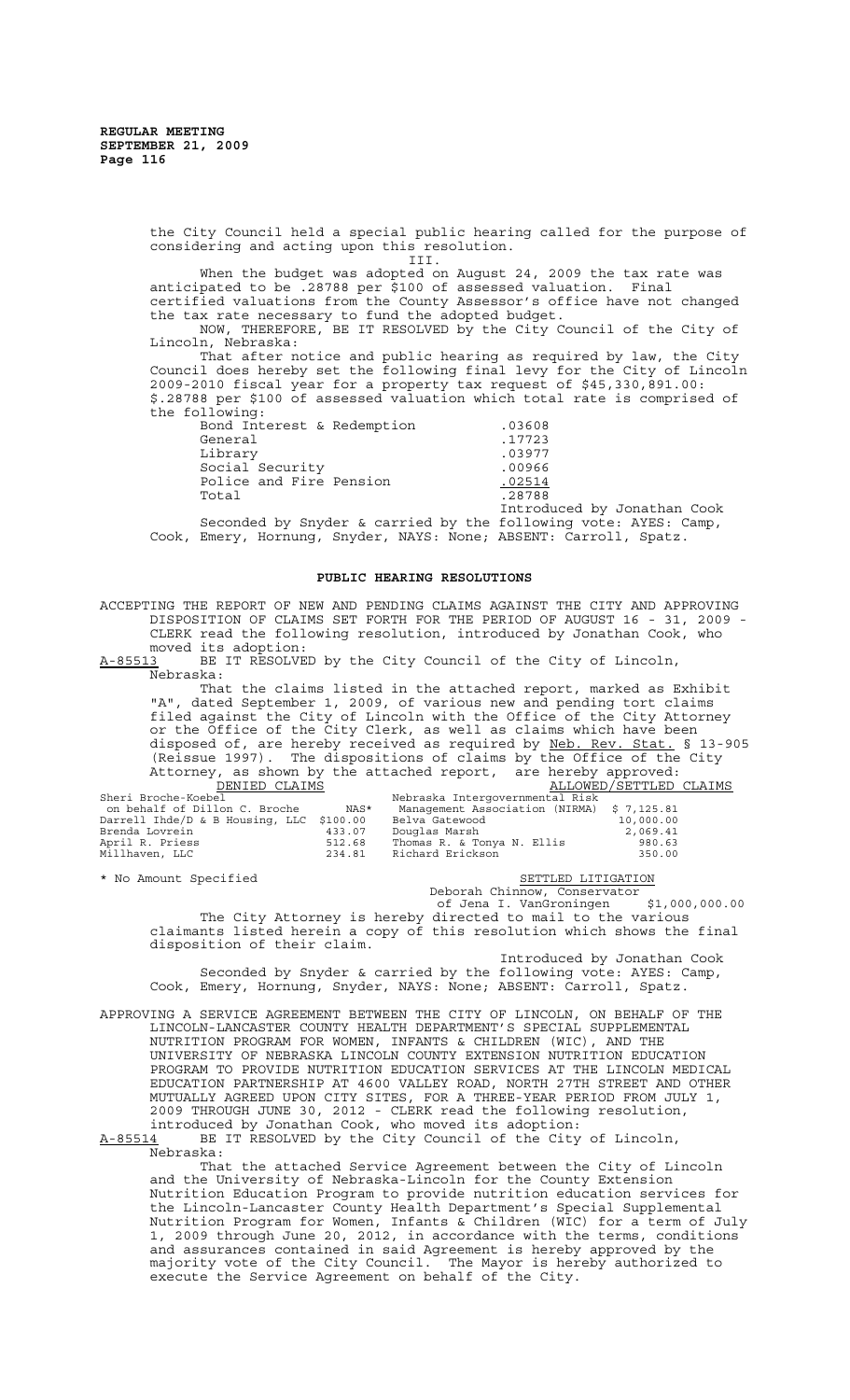The City Clerk is directed to return an executed copy of the Agreement to Bruce Dart, Director of the Lincoln Lancaster County Health Department. Introduced by Jonathan Cook

Seconded by Hornung & carried by the following vote: AYES: Camp, Cook, Emery, Hornung, Snyder, NAYS: None; ABSENT: Carroll, Spatz.

APPROVING A CONTRACT AGREEMENT BETWEEN THE CITY, LANCASTER COUNTY, AND ROCHESTER ARMORED CAR FOR ARMORED CAR SERVICES FOR VARIOUS DEPARTMENTS FOR A TWO-YEAR PERIOD WITH AN OPTION TO RENEW FOR AN ADDITIONAL TWO-YEAR PERIOD - CLERK read the following resolution, introduced by Jonathan Cook, who moved its adoption:<br>A-85515 BE IT RESOLVED by the C

BE IT RESOLVED by the City Council of the City of Lincoln, Nebraska:

That the attached contact between Lancaster County, Nebraska, and the City of Lincoln, Nebraska, as Owners, and Armored Car Services, as Contractor, in accordance with Bid No. 09-209, for armored car services for various departments for a two-year period with an option to renew for an additional two-year period, upon the terms as set forth in said contract, is hereby approved and the Mayor is authorized to execute the same on behalf of the City of Lincoln.

Introduced by Jonathan Cook Seconded by Camp & carried by the following vote: AYES: Camp, Cook, Emery, Hornung, Snyder, NAYS: None; ABSENT: Carroll, Spatz.

COMP. PLAN AMENDMENT NO. 09006 - AMENDING THE 2030 LINCOLN/LANCASTER COUNTY COMPREHENSIVE PLAN TO ADD THE LITTLE SALT CREEK WATERSHED MASTER PLAN TO THE LIST OF SUBAREA PLANS AND WATERSHED STUDIES, AND TO AMEND THE LINCOLN AREA AND LANCASTER COUNTY FUTURE LAND USE MAPS TO ENSURE THE AGRICULTURAL STREAM CORRIDOR, GREEN SPACE AND ENVIRONMENTAL LAND USES ARE CONSISTENT WITH THE UPDATED FLOODPRONE AREA AND FLOODWAY BOUNDARIES, AS APPROPRIATE - CLERK read the following resolution, introduced by

Jonathan Cook, who moved its adoption:<br>A-85516 WHEREAS, the Planning Director h WHEREAS, the Planning Director has made application to amend the 2030 Lincoln/Lancaster County Comprehensive Plan to incorporate the Little Salt Creek Watershed Master Plan as a subarea plan and to adjust the Future Land Use Plan accordingly; to ensure the Agricultural Stream Corridor, Green Space and Environmental Land Uses are consistent with the updated Floodprone Area and Floodway boundaries; and

WHEREAS, the Lincoln City-Lancaster County Planning Commission has recommended approval of said proposed amendment.

NOW, THEREFORE, BE IT RESOLVED by the City Council of the City of Lincoln, Nebraska:

That the 2030 Lincoln/Lancaster County Comprehensive Plan be amended as follows:

- 1. Amend the Lancaster County Future Land Use map and Lincoln Area Future Land Use map on pages 17 and 19, respectively, as shown on Attachments "A" and "B" to ensure the Agricultural Stream Corridor, Green Space and Environmental Land Uses are consistent with the updated Floodprone area and Floodway boundaries as appropriate.
- 2. Amend the Utilities Chapter by amending the Strategies Section under Watershed Management on page 81 to add the Little Salt Creek Watershed Master Plan 2009 to the list of adopted watershed studies.
- 3. Amend the Plan Realization Chapter by amending the On-Going Comprehensive Plan Activities Section on page 155 to add the Little Salt Creek Watershed Master Plan 2009 to the list of Subarea Plans.

BE IT FURTHER RESOLVED that any other references in said plan which may be affected by the above-specified amendments be, and they hereby are amended to conform to such specific amendments.

Introduced by Jonathan Cook Seconded by Camp & carried by the following vote: AYES: Camp, Cook, Emery, Hornung, Snyder, NAYS: None; ABSENT: Carroll, Spatz.

APPROVING THE LITTLE SALT CREEK 100-YEAR FLOODPRONE AREAS AND FLOODWAY AS THE BEST AVAILABLE INFORMATION FOR LOCAL FLOOD REGULATION PURPOSES - CLERK read the following resolution, introduced by Jonathan Cook, who moved its adoption:<br>A-85517 WHEREAS

A-85517 WHEREAS, on May 10, 2004, the Lincoln City Council adopted Flood Standards for New Growth Areas; and

WHEREAS, on January 9, 2006, the Lincoln City Council adopted text changes to Flood Standards for Existing Urban Areas; and

WHEREAS, the Flood Standards for New Growth Areas and the Flood Standards for Existing Urban Areas regulate Floodprone Areas and Floodways as determined by hydrologic and hydraulic studies completed by the City of Lincoln or other governmental agency, or other acceptable source as approved by the City where this is the best available information; and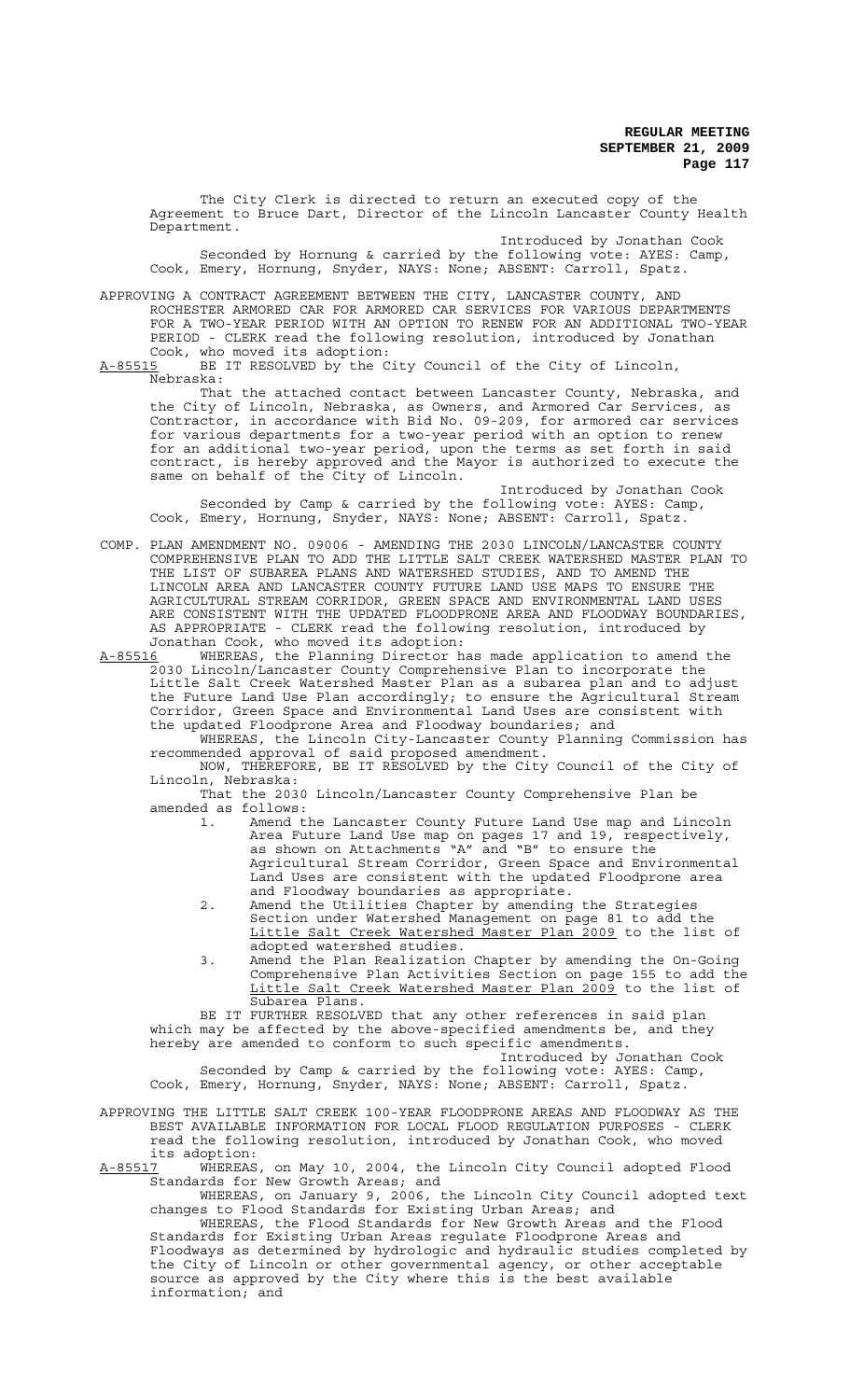WHEREAS, the City is a Federal Emergency Management Agency (FEMA) cooperating technical partner and has contracted with a consultant to develop revised floodplain mapping for the Little Salt Creek Watershed as a component of the Little Salt Creek Watershed Master Plan which is a cooperative effort of the City and the Lower Platte South Natural Resources District;

WHEREAS, a licensed engineer has certified that the work was completed in compliance with the provisions contained in FEMA's Guidelines and Specifications for Flood Hazard Mapping Partners, and the City has submitted a Flood Insurance Rate Map Physical Map Revision application to FEMA for Little Salt Creek; and

WHEREAS, adopting the floodplain mapping shown on Attachment "A" until the City adopts a revised FEMA Floodplain Map for Little Salt Creek as the best available flood information is in the public interest and intended to protect the public health, safety, and welfare. NOW, THEREFORE, BE IT RESOLVED by the City Council of the City of

Lincoln, Nebraska: That the Little Salt Creek Floodprone Area and Floodway, as shown on Attachment "A", are hereby adopted as the best available information and shall be used in any circumstance where this information is more restrictive than the FEMA Floodplain Map until such time as the City of Lincoln adopts the revised FEMA Floodplain map for Little Salt Creek. Introduced by Jonathan Cook

Seconded by Camp & carried by the following vote: AYES: Camp, Cook, Emery, Hornung, Snyder, NAYS: None; ABSENT: Carroll, Spatz.

- COMP. PLAN CONFORMITY NO. 09005 APPROVING AND ADOPTING A PROPOSED AMENDMENT TO THE LINCOLN CENTER REDEVELOPMENT PLAN FOR THE BLOCK 68 REDEVELOPMENT PROJECT FOR THE DEVELOPMENT OF A HOTEL AND ENTERTAINMENT COMPLEX, MIXED-USE RESIDENTIAL AND COMMERCIAL BUILDING WITH RETAIL ON THE FIRST FLOOR AND PARKING FACILITY FOR THE PROPOSED USES ON PROPERTY LOCATED ON THE BLOCK BOUNDED BY 10TH, 11TH, M AND N STREETS - PRIOR to reading: COOK Moved to continue public hearing & action to September 28, 2009. Seconded by Snyder & carried by the following vote: AYES: Camp, Cook, Emery, Hornung, Snyder, NAYS: None; ABSENT: Carroll, Spatz.
- COMP. PLAN CONFORMITY NO. 09009 APPROVING AND ADOPTING A PROPOSED AMENDMENT TO THE LINCOLN CENTER REDEVELOPMENT PLAN TO REVISE THE LINCOLN MALL CAPITOL ENVIRONS REDEVELOPMENT PROJECT TO EXPAND THE BOUNDARY TO INCLUDE THE PUBLIC RIGHTS-OF-WAY OF CENTENNIAL MALL FROM THE SOUTH SIDE OF K STREET TO THE MID-POINT OF R STREET - CLERK read the following resolution, introduced by Jonathan Cook, who moved its adoption:

A-85518 WHEREAS, the City Council on October 22, 1984, adopted Resolution No. A-69713 finding an area generally bounded by "R" Street, 17th Street, "S" Street, and 7th Street to be blighted, and on October 19, 1987, adopted Resolution No. A-71701 finding said area to be blighted and substandard as defined in the Nebraska Community Development Law (Neb. Rev. Stat. § 18-2101, et seq. as amended) and in need of redevelopment; and

WHEREAS, The City Council has previously adopted the Lincoln Center Redevelopment Plan and amendments thereto (hereinafter the "Lincoln Center Redevelopment Plan" or "Plan") including plans for various redevelopment projects within said blighted and substandard area in accordance with the requirements and procedures of the Nebraska Community Development Law; and

WHEREAS, the Director of the Urban Development Department has filed with the City Clerk proposed amendments to the Plan (hereinafter the "Amendments") for said blighted and substandard area contained in the document entitled "Lincoln Mall Capitol Environs Redevelopment Project" which is attached hereto, marked as Attachment "A", and made a part hereof by reference; and<br>WHEREAS, the Director of

the Director of Urban Development has reviewed said Amendments and has found that if adopted the Amendments and the Plan meet the conditions set forth in Neb. Rev. Stat. § 18-2113 (Reissue 2007); and

WHEREAS, said proposed Amendments to the Lincoln Center Redevelopment Plan for the Lincoln Mall Capitol Environs Redevelopment Project have been submitted to the Lincoln-Lancaster County Planning Commission for review and recommendations; and

WHEREAS, on August 14, 2009 notice of public hearing was mailed, postage prepaid, to the president or chairperson of the governing body of each county, school district, community college, educational service unit, and natural resource district in which the real property subject to such plan is located and whose property tax receipts would be directly affected and to all registered neighborhood associations located in whole or in part within one mile radius of the area to be redeveloped setting forth the time, date, place, and purpose, of the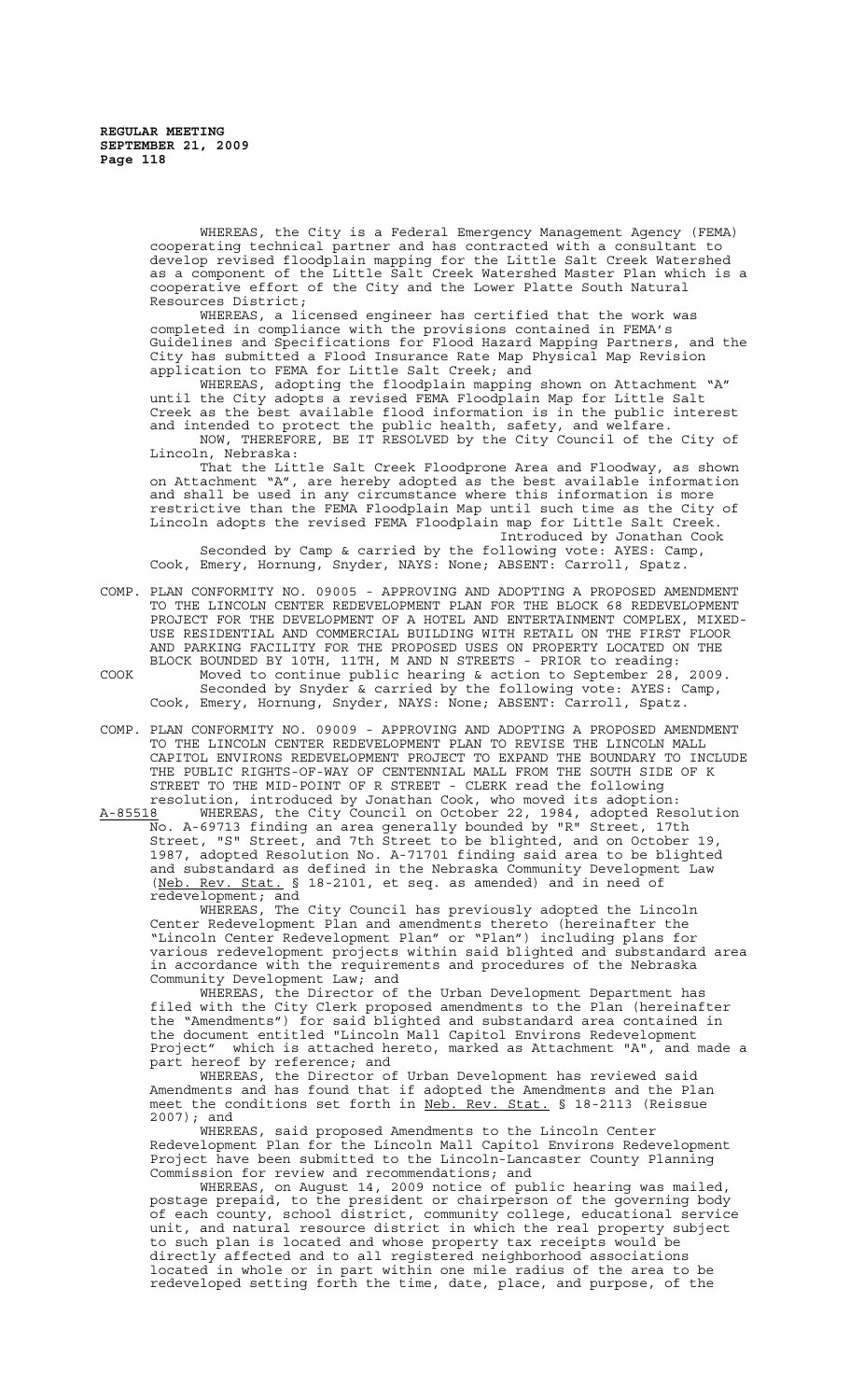public hearing to be held on August 26, 2009 before the Lincoln City - Lancaster County Planning Commission regarding the proposed Amendments, a copy of said notice and list of said governing bodies and registered neighborhood associations having been attached hereto as Attachment "B" and "C" respectively; and

WHEREAS, the Lincoln City - Lancaster County Planning Commission on August 26, 2009 held a public hearing relating to the proposed Amendments to the Lincoln Center Redevelopment Plan and found the Amendments to be in conformance with the Comprehensive Plan and recommended approval thereof; and

WHEREAS, on September 10, 2009 a notice of public hearing was mailed postage prepaid to the foregoing registered neighborhood associations setting forth the time, date, place, and purpose of the public hearing before the City Council to be held on September 21, 2009, regarding the proposed Amendments to the Lincoln Center Redevelopment Plan, a copy of said notice having been attached hereto as Attachment "D"; and

WHEREAS, on September 4, 2009 and September 11, 2009 a Notice of Public Hearing was published in the Lincoln Journal Star newspaper, setting the time, date, place and purpose of the public hearing to be held on September 21, 2009 regarding the proposed Amendments to the Lincoln Center Redevelopment Plan for said blighted and substandard area, a copy of such notice having been attached hereto and marked as Attachment "E"; and

WHEREAS, on September 21, 2009 in the City Council chambers of the County-City Building, 555 South 10th Street, Lincoln, Nebraska, the City Council held a public hearing relating to the proposed Amendments to the Lincoln Center Redevelopment Plan and all interested parties were afforded at such public hearing a reasonable opportunity to express their views respecting said proposed Amendments to the Plan; and

WHEREAS, the City Council has duly considered all statements made and materials submitted relating to said proposed modifications to the Plan; and

WHEREAS, the City Council now desires to modify said Plan by expanding the boundaries of an existing project known as the Lincoln Mall Redevelopment Project (generally in the area of the two blocks between H Street and K Street and South 10th Street and South 11th Street) to include property described as the public rights-of-way of Centennial Mall from the south side of K Street to the mid-point of R Street, J Street from the west side of 16th to east side of 17th Streets, Goodhue Boulevard from the north side of H to the south side of G Streets, and 14th, 16th, K and H Streets adjacent to the State Capitol Building, to accommodate the redevelopment of amenities on Lincoln Mall and in the street and public rights-of-way servicing Block 119 and the Capitol Environs District, including sidewalks, utilities, curbs, plantings and landscaping, street furniture, public art, other hardscaping and transit improvements and renaming the project as the "Lincoln Mall Capitol Environs Redevelopment Project."

NOW, THEREFORE, IT IS FOUND AND DETERMINED by the City Council of the City of Lincoln, Nebraska as follows:

1. That the Lincoln Mall Capitol Environs Redevelopment Project is described in sufficient detail and is designed with the general purpose of accomplishing a coordinated, adjusted and harmonious development of the City and its environs which will promote the general health, safety and welfare, sound design and arrangement, the wise and efficient expenditure of public funds, and the prevention of the recurrence of unsanitary or unsafe dwelling accommodations or conditions of blight.

2. That incorporating the Lincoln Mall Capitol Environs Redevelopment Project into the Redevelopment Plan is feasible and in conformity with the general plan for the development of the City of Lincoln as a whole and said Plan is in conformity with the legislative declarations and determinations set forth in the Community Development Law.

3. That the substandard and blighted conditions in the Lincoln Mall Capitol Environs Redevelopment Project Area are beyond remedy and control solely by regulatory process and the exercise of police power and cannot be dealt with effectively by the ordinary operations or private enterprise without the aids provided by the Community Development law, specifically including Tax Increment Financing.

4. That elimination of said substandard and blighted conditions under the authority of the Community Development Law is found to be a public purpose and in the public interest; and

5. That the Lincoln Mall Capitol Environs Redevelopment Project would not be economically feasible without the use of tax-increment financing.

6. That the Lincoln Mall Capitol Environs Redevelopment Project would not occur in the Lincoln Mall Capitol Environs Redevelopment Project Area without the use of tax-increment financing.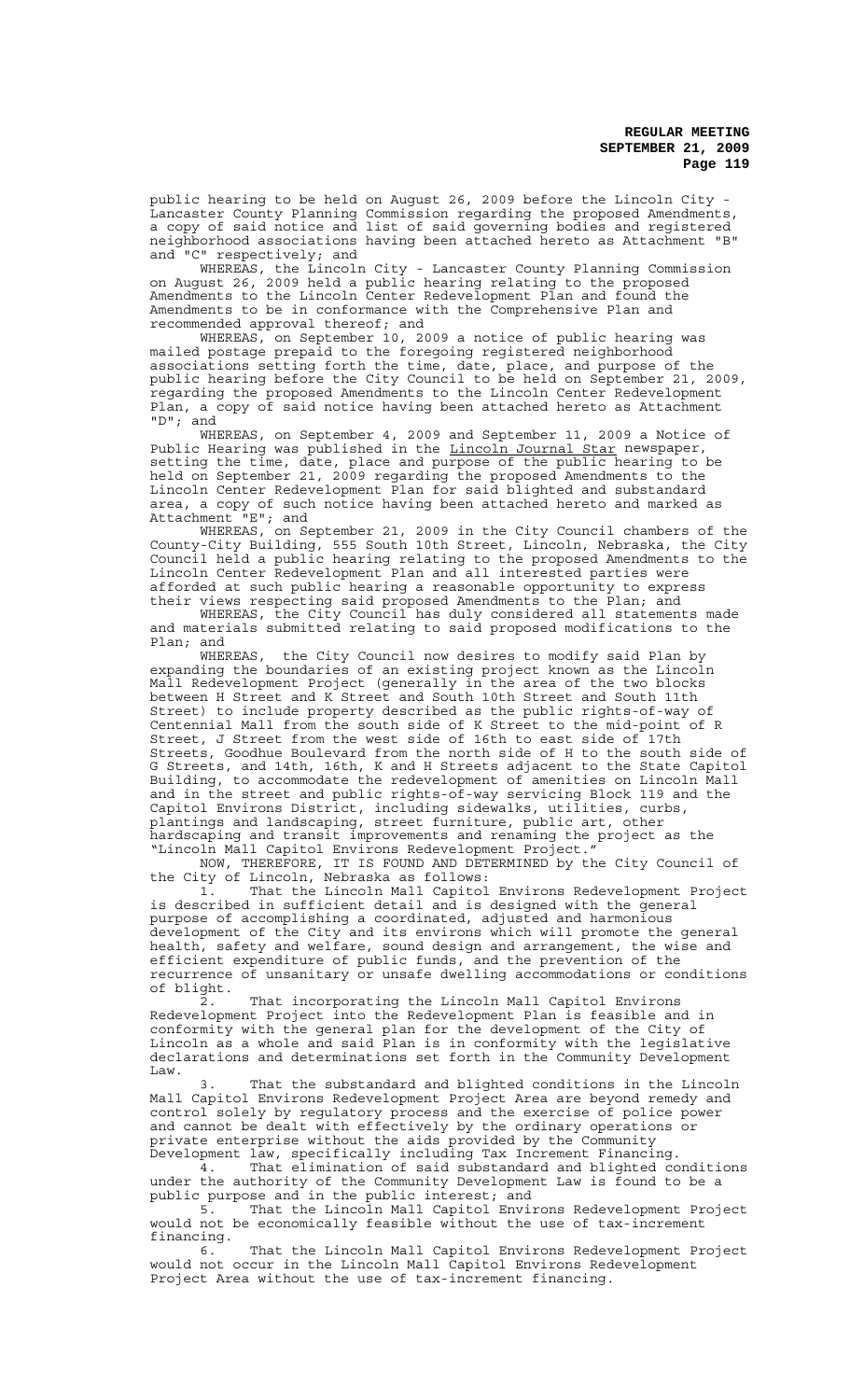That the costs and benefits of the redevelopment activities, including costs and benefits to other affected political subdivisions, the economy of the community, and the demand for public and private services have been analyzed by the City Council as the governing body for the City of Lincoln and have been found to be in the long-term best interest of the City of Lincoln.

NOW, THEREFORE, BE IT RESOLVED by the City Council of the City of Lincoln, Nebraska:

1. That pursuant to the provisions of the Nebraska Community Development Law and in light of the foregoing findings and determinations, the Amendments to the Lincoln Center Redevelopment Plan attached hereto as Attachment "A", establishing the Lincoln Mall Capitol Environs Redevelopment Project are hereby accepted and approved by the City Council as the governing body for the City of Lincoln.

2. That the Urban Development Director, or his authorized representative, is hereby authorized and directed to take all steps necessary to implement the provisions of said Redevelopment Plan as they relate to the above-described amendments.<br>3. That the Lincoln Mall Capitol

That the Lincoln Mall Capitol Environs Redevelopment Project Area is the Redevelopment Project Area comprising the property to be included in the area subject to the tax increment provision authorized

in the Nebraska Community Development Law.<br>4. That the Finance Director is h That the Finance Director is hereby authorized and directed to cause to be drafted and submitted to the City Council any appropriate ordinances and documents for the authorization to provide necessary funds including Community Improvement Financing in accordance with the Community Development Law to finance related necessary and appropriate public acquisitions, improvements and activities set forth in said Amendments to the Lincoln Center Redevelopment Plan.

Introduced by Jonathan Cook Seconded by Snyder & carried by the following vote: AYES: Camp, Cook, Emery, Hornung, Snyder, NAYS: None; ABSENT: Carroll, Spatz.

# **ORDINANCE - 1ST READING & RELATED RESOLUTIONS (as required)**

- AMENDING SECTION 9.36.080 OF THE LINCOLN MUNICIPAL CODE TO ADD AN ADDITIONAL EXCEPTION TO THE PROHIBITION AGAINST THE DISCHARGE OF FIREARMS, WEAPONS AND OTHER INSTRUMENTS WITHIN THE CITY LIMITS BY ADDING A NEW SUBSECTION TO ALLOW AN EXEMPTION FOR HUNTS AUTHORIZED BY THE CITY OF LINCOLN ON ITS OWN PROPERTY AND CONDUCTED UNDER THE SUPERVISION OF THE NEBRASKA GAME & PARKS COMMISSION; AND REPEALING SECTION 9.36.080 OF THE LINCOLN MUNICIPAL CODE AS HITHERTO EXISTING - CLERK read an ordinance, introduced by Jane Snyder, amending Section 9.36.080 of the Lincoln Municipal Code to add an additional exception to the prohibition against the discharge of forearms, weapons and other instruments within the city limits by adding a new subsection to allow an exemption for hunts authorized by the City of Lincoln on its own property and conducted under the supervision of the Nebraska Game & Parks Commission; and repealing Section 9.36.080 of the Lincoln Municipal Code as hitherto existing, the first time.
- CHANGE OF ZONE 09022 APPLICATION OF THE URBAN DEVELOPMENT DEPARTMENT TO CREATE A SPECIAL SIGN DISTRICT FOR THE 48TH AND O STREETS REDEVELOPMENT PLAN AREA, GENERALLY LOCATED NORTHEAST OF THE INTERSECTION OF SOUTH 48TH AND O STREETS - CLERK read an ordinance, introduced by Jane Snyder, designating the 48<sup>th</sup> & O Streets Redevelopment Plan area as a special sign district in accordance with the provisions of §27.69.300 of the Lincoln Municipal Code and adopting special criteria for signs in said district, the first time.
- APPROVING A LEASE AGREEMENT BETWEEN THE CITY AND THE AMERICAN LEGION POST #280 FOR THE LEASE OF SPACE BY THE LINCOLN AREA AGENCY ON AGING FOR ITS ACTIVAGE CENTER PROGRAM AT 970 MONROE, BENNET, NEBRASKA FROM SEPTEMBER 1, 2009 THROUGH AUGUST 31, 2010 - CLERK read an ordinance, introduced by Jane Snyder, accepting and approving a Lease Agreement between the City of Lincoln and American Legion Post #280 for the lease of office space by the Lincoln Area Agency on Aging for its ActivAge Center program at 970 Monroe, Bennet, NE 68317 for a term beginning September 1, 2009 through August 31, 2010, the first time.
- APPROVING A LEASE AGREEMENT BETWEEN THE CITY AND THE HICKMAN PRESBYTERIAN CHURCH FOR THE LEASE OF SPACE BY THE LINCOLN AREA AGENCY ON AGING FOR ITS ACTIVAGE CENTER PROGRAM AT 300 E. THIRD STREET, HICKMAN, NEBRASKA FROM SEPTEMBER 1, 2009 THROUGH AUGUST 31, 2010 - CLERK read an ordinance, introduced by Jane Snyder, accepting and approving a Lease